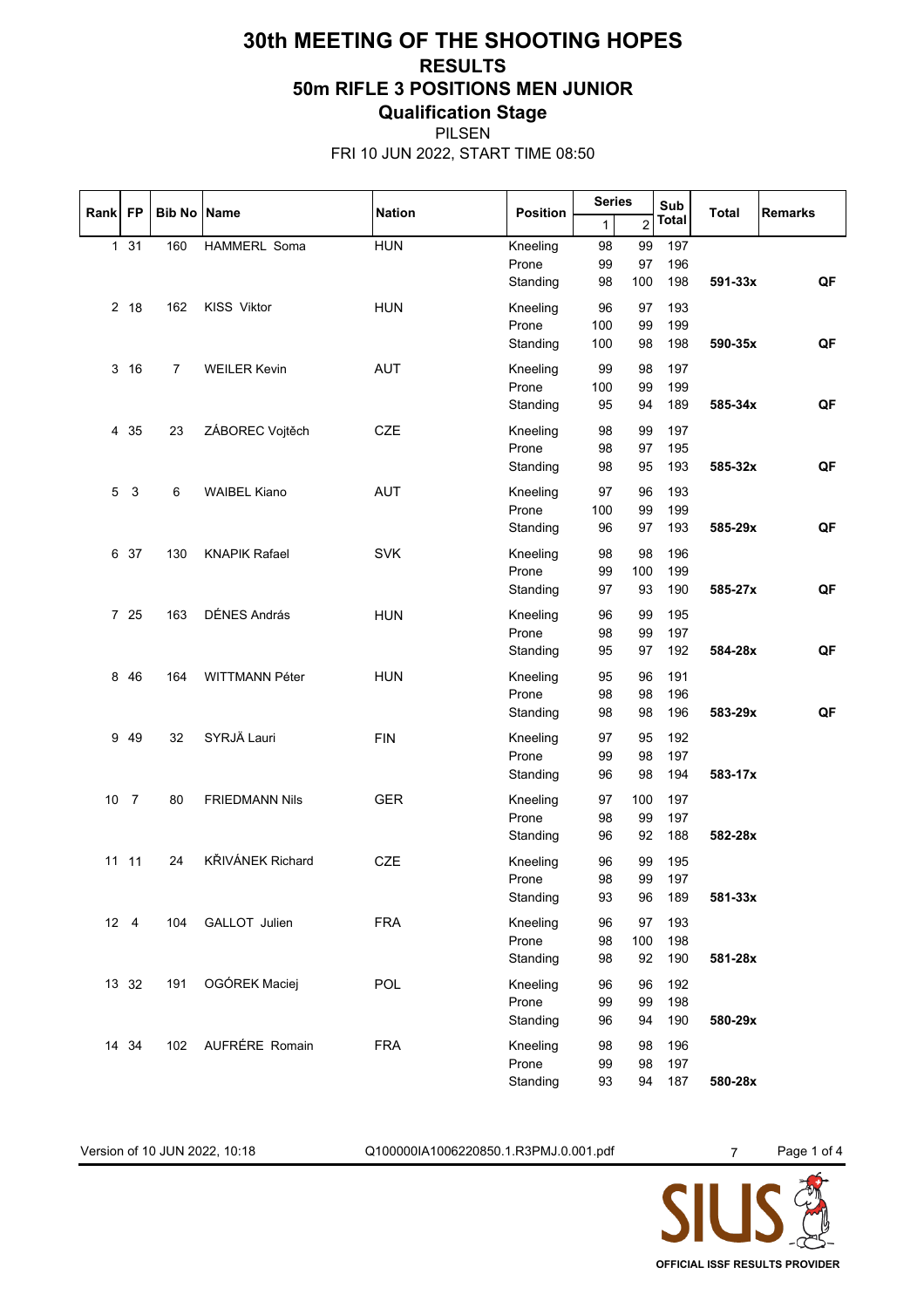|           |       |                    |                               | <b>Nation</b>                         |                   | <b>Series</b><br>Sub |                | <b>Remarks</b> |              |             |
|-----------|-------|--------------------|-------------------------------|---------------------------------------|-------------------|----------------------|----------------|----------------|--------------|-------------|
| Rank   FP |       | <b>Bib No Name</b> |                               |                                       | <b>Position</b>   | 1                    | $\overline{2}$ | <b>Total</b>   | <b>Total</b> |             |
|           | 15 42 | 41                 | <b>BONAZZI Edoardo</b>        | <b>ITA</b>                            | Kneeling          | 95                   | 98             | 193            |              |             |
|           |       |                    |                               |                                       | Prone             | 95                   | 100            | 195            |              |             |
|           |       |                    |                               |                                       | Standing          | 94                   | 98             | 192            | 580-24x      |             |
|           |       |                    | <b>OTT Justus</b>             |                                       |                   |                      |                |                |              |             |
|           | 16 53 | 82                 |                               | <b>GER</b>                            | Kneeling<br>Prone | 96<br>99             | 95<br>99       | 191            |              |             |
|           |       |                    |                               |                                       | Standing          | 94                   | 97             | 198<br>191     | 580-23x      |             |
|           |       |                    |                               |                                       |                   |                      |                |                |              |             |
|           | 17 61 | 106                | POMAR Florent                 | <b>FRA</b>                            | Kneeling          | 99                   | 98             | 197            |              |             |
|           |       |                    |                               |                                       | Prone             | 98                   | 100            | 198            |              |             |
|           |       |                    |                               |                                       | Standing          | 91                   | 93             | 184            | 579-30x      |             |
|           | 18 48 | 81                 | HÜLSMANN Marc                 | <b>GER</b>                            | Kneeling          | 96                   | 97             | 193            |              |             |
|           |       |                    |                               |                                       | Prone             | 98                   | 99             | 197            |              |             |
|           |       |                    |                               |                                       | Standing          | 94                   | 95             | 189            | 579-27x      |             |
|           | 19 20 | 185                | <b>SAJDAK Wiktor</b>          | POL                                   | Kneeling          | 97                   | 97             | 194            |              |             |
|           |       |                    |                               |                                       | Prone             | 99                   | 97             | 196            |              |             |
|           |       |                    |                               |                                       | Standing          | 92                   | 96             | 188            | 578-26x      |             |
|           |       |                    |                               |                                       |                   |                      |                |                |              |             |
|           | 20 12 | 103                | <b>BLATEAU Félix</b>          | <b>FRA</b>                            | Kneeling          | 98                   | 96             | 194            |              |             |
|           |       |                    |                               |                                       | Prone             | 96                   | 99             | 195            |              |             |
|           |       |                    |                               |                                       | Standing          | 94                   | 95             | 189            | 578-26x      |             |
|           | 21 23 | 105                | GUEZ-AUGER Noé                | <b>FRA</b>                            | Kneeling          | 95                   | 96             | 191            |              |             |
|           |       |                    |                               |                                       | Prone             | 99                   | 99             | 198            |              |             |
|           |       |                    |                               |                                       | Standing          | 96                   | 93             | 189            | 578-22x      |             |
|           | 22 43 | 83                 | <b>PALBERG Nils</b>           | <b>GER</b>                            | Kneeling          | 94                   | 95             | 189            |              |             |
|           |       |                    |                               |                                       | Prone             | 99                   | 97             | 196            |              |             |
|           |       |                    |                               |                                       | Standing          | 95                   | 97             | 192            | $577 - 21x$  |             |
|           |       |                    |                               |                                       |                   |                      |                |                |              |             |
|           | 23 13 | 184                | CHOJNOWSKI Michał             | POL                                   | Kneeling          | 96                   | 95             | 191            |              |             |
|           |       |                    |                               |                                       | Prone             | 97                   | 99             | 196            |              |             |
|           |       |                    |                               |                                       | Standing          | 92                   | 96             | 188            | 575-25x      |             |
| 24 8      |       | 243                | SCHRŐPFER František           | <b>CZE RSCM</b>                       | Kneeling          | 92                   | 95             | 187            |              |             |
|           |       |                    |                               | <b>OSTRAVA</b>                        | Prone             | 98                   | 100            | 198            |              |             |
|           |       |                    |                               |                                       |                   |                      |                |                |              |             |
|           |       |                    |                               |                                       | Standing          | 95                   | 94             | 189            | 574-25x      |             |
|           | 25 10 | 188                | KOZŁOWSKI Jakub               | POL                                   | Kneeling          | 95                   | 97             | 192            |              |             |
|           |       |                    |                               |                                       | Prone             | 98                   | 99             | 197            |              |             |
|           |       |                    |                               |                                       | Standing          | 93                   | 92             | 185            | 574-22x      |             |
|           | 26 29 | 161                | TÖRÖK Ferenc                  | <b>HUN</b>                            | Kneeling          | 96                   | 93             | 189            |              |             |
|           |       |                    |                               |                                       | Prone             | 97                   | 100            | 197            |              |             |
|           |       |                    |                               |                                       | Standing          | 95                   | 93             | 188            | 574-20x      |             |
|           |       |                    |                               |                                       |                   |                      |                |                |              |             |
|           | 27 51 | 75                 | <b>ALLENBACH Lars</b>         | SUI                                   | Kneeling          | 95                   | 99             | 194            |              |             |
|           |       |                    |                               |                                       | Prone             | 98                   | 100            | 198            |              |             |
|           |       |                    |                               |                                       | Standing          | 94                   | 88             | 182            | 574-18x      |             |
|           | 28 50 | 25                 | KUPEC Ondřej                  | CZE                                   | Kneeling          | 93                   | 97             | 190            |              |             |
|           |       |                    |                               |                                       | Prone             | 99                   | 98             | 197            |              |             |
|           |       |                    |                               |                                       | Standing          | 90                   | 96             | 186            | 573-26x      |             |
|           | 29 55 | 190                | <b>BAŁOS Dawid</b>            | POL                                   | Kneeling          | 94                   | 95             | 189            |              |             |
|           |       |                    |                               |                                       | Prone             | 99                   | 98             | 197            |              |             |
|           |       |                    |                               |                                       | Standing          | 95                   | 91             | 186            | $572 - 21x$  |             |
|           |       |                    |                               |                                       |                   |                      |                |                |              |             |
| 30 5      |       | 304                | BÍLEK Ondřej                  | <b>CZE OLYMP</b>                      | Kneeling          | 95                   | 94             | 189            |              |             |
|           |       |                    |                               |                                       | Prone             | 97                   | 97             | 194            |              |             |
|           |       |                    |                               |                                       | Standing          | 93                   | 96             | 189            | 572-20x      |             |
| 31 9      |       | 3                  | <b>EINWALLER Dominic</b>      | <b>AUT</b>                            | Kneeling          | 97                   | 96             | 193            |              |             |
|           |       |                    |                               |                                       | Prone             | 93                   | 97             | 190            |              |             |
|           |       |                    |                               |                                       | Standing          | 94                   | 94             | 188            | 571-16x      |             |
|           |       |                    | Version of 10 JUN 2022, 10:18 | Q100000IA1006220850.1.R3PMJ.0.001.pdf |                   |                      |                |                | 7            | Page 2 of 4 |
|           |       |                    |                               |                                       |                   |                      |                |                |              |             |

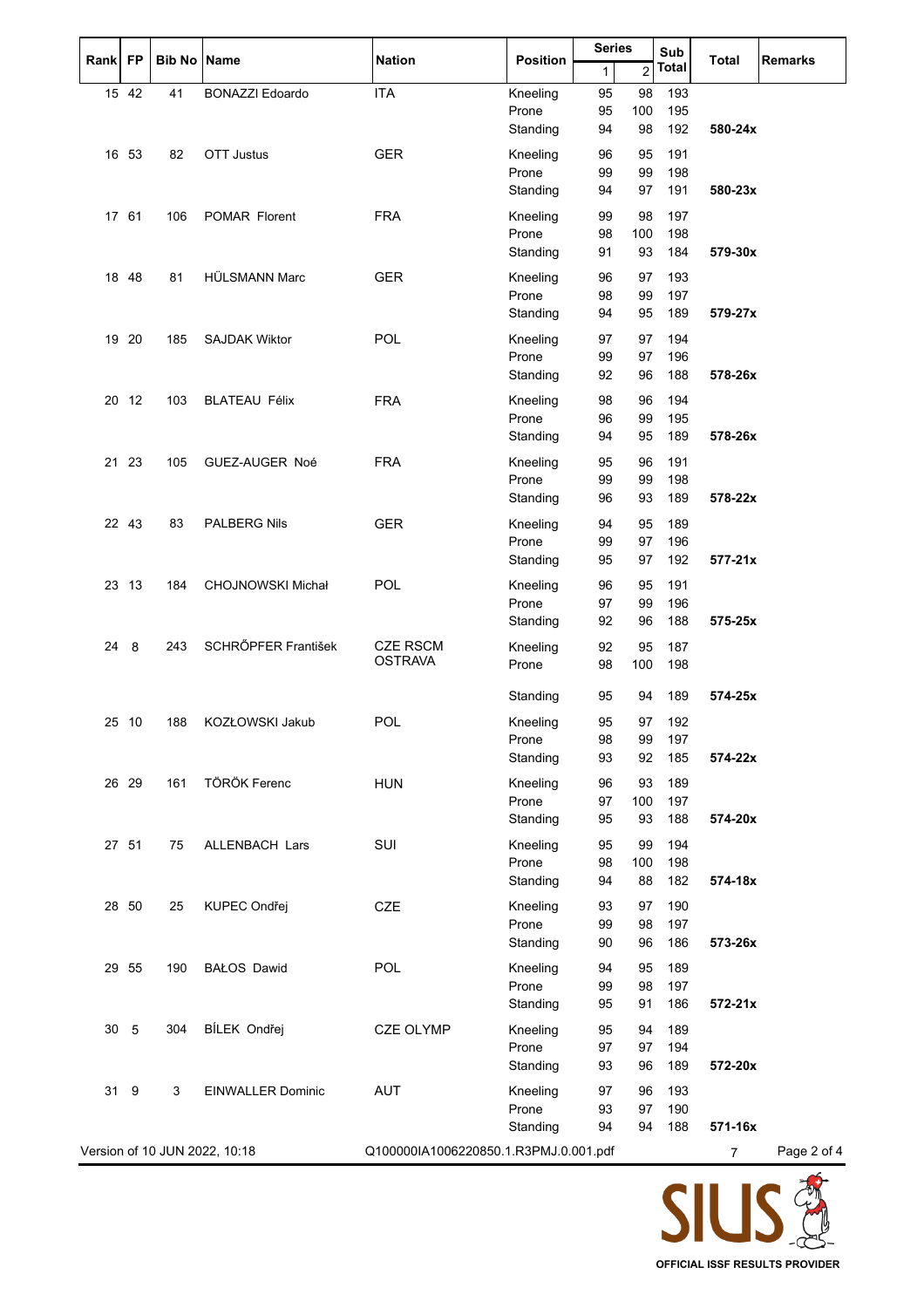| Rank FP |       |                    |                       |                       |                   | <b>Series</b> |                | Sub          |                                |  |
|---------|-------|--------------------|-----------------------|-----------------------|-------------------|---------------|----------------|--------------|--------------------------------|--|
|         |       | <b>Bib No Name</b> |                       | <b>Nation</b>         | <b>Position</b>   | 1             | $\overline{c}$ | <b>Total</b> | <b>Total</b><br><b>Remarks</b> |  |
|         | 32 38 | 189                | AUGUSTYNOWICZ Adrian  | POL                   | Kneeling          | 94            | 95             | 189          |                                |  |
|         |       |                    |                       |                       | Prone             | 98            | 99             | 197          |                                |  |
|         |       |                    |                       |                       | Standing          | 91            | 94             | 185          | $571 - 11x$                    |  |
|         | 33 15 | 31                 | <b>KASI Aleksi</b>    | <b>FIN</b>            | Kneeling          | 95            | 90             | 185          |                                |  |
|         |       |                    |                       |                       | Prone             | 100           | 99             | 199          |                                |  |
|         |       |                    |                       |                       | Standing          | 92            | 94             | 186          | 570-24x                        |  |
|         |       |                    |                       |                       |                   |               |                |              |                                |  |
|         | 34 45 | 4                  | <b>ENTNER Patrick</b> | <b>AUT</b>            | Kneeling          | 95            | 93             | 188          |                                |  |
|         |       |                    |                       |                       | Prone             | 96            | 99             | 195          |                                |  |
|         |       |                    |                       |                       | Standing          | 96            | 91             | 187          | 570-19x                        |  |
|         | 35 47 | 26                 | <b>PRUSEK Milan</b>   | CZE                   | Kneeling          | 96            | 91             | 187          |                                |  |
|         |       |                    |                       |                       | Prone             | 99            | 96             | 195          |                                |  |
|         |       |                    |                       |                       | Standing          | 94            | 93             | 187          | 569-20x                        |  |
|         | 36 24 | 248                | PELIKÁN Petr          | <b>CZE RSCM</b>       | Kneeling          | 96            | 95             | 191          |                                |  |
|         |       |                    |                       | <b>OSTRAVA</b>        | Prone             | 98            | 99             | 197          |                                |  |
|         |       |                    |                       |                       |                   |               |                |              |                                |  |
|         |       |                    |                       |                       | Standing          | 90            | 91             | 181          | 569-17x                        |  |
| 37 6    |       | 5                  | <b>KUEN Johannes</b>  | <b>AUT</b>            | Kneeling          | 93            | 88             | 181          |                                |  |
|         |       |                    |                       |                       | Prone             | 100           | 98             | 198          |                                |  |
|         |       |                    |                       |                       | Standing          | 93            | 96             | 189          | 568-26x                        |  |
|         | 38 60 | 40                 | <b>SBARBATI Luca</b>  | <b>ITA</b>            | Kneeling          | 92            | 96             | 188          |                                |  |
|         |       |                    |                       |                       | Prone             | 96            | 95             | 191          |                                |  |
|         |       |                    |                       |                       | Standing          | 96            | 93             | 189          | 568-18x                        |  |
|         |       |                    |                       |                       |                   |               |                |              |                                |  |
|         | 39 40 | 310                | TOMAŠEVIĆ Darko       | CRO                   | Kneeling          | 92            | 92             | 184          |                                |  |
|         |       |                    |                       |                       | Prone             | 95            | 96             | 191          |                                |  |
|         |       |                    |                       |                       | Standing          | 95            | 97             | 192          | 567-20x                        |  |
|         | 40 58 | 131                | <b>MEZIAN Martin</b>  | <b>SVK</b>            | Kneeling          | 92            | 94             | 186          |                                |  |
|         |       |                    |                       |                       | Prone             | 94            | 97             | 191          |                                |  |
|         |       |                    |                       |                       | Standing          | 97            | 93             | 190          | 567-19x                        |  |
|         | 41 17 | 292                | ZÍKA Petr             | <b>CZE RSCM BRNO</b>  | Kneeling          | 92            | 94             | 186          |                                |  |
|         |       |                    |                       |                       | Prone             | 99            | 98             | 197          |                                |  |
|         |       |                    |                       |                       | Standing          | 91            | 93             | 184          | 567-18x                        |  |
|         |       |                    |                       |                       |                   |               |                |              |                                |  |
|         | 42 36 | 187                | <b>KOWALSKI Jakub</b> | <b>POL</b>            | Kneeling          | 93            | 94             | 187<br>194   |                                |  |
|         |       |                    |                       |                       | Prone<br>Standing | 95<br>94      | 99<br>92       | 186          | 567-15x                        |  |
|         |       |                    |                       |                       |                   |               |                |              |                                |  |
|         | 43 19 | 22                 | <b>BANDAS Matěj</b>   | CZE                   | Kneeling          | 93            | 93             | 186          |                                |  |
|         |       |                    |                       |                       | Prone             | 99            | 97             | 196          |                                |  |
|         |       |                    |                       |                       | Standing          | 92            | 91             | 183          | 565-16x                        |  |
|         | 44 54 | 226                | <b>HERRMANN Petr</b>  | <b>CZE RSCM</b>       | Kneeling          | 96            | 98             | 194          |                                |  |
|         |       |                    |                       | MANUŠICE              | Prone             | 93            | 95             | 188          |                                |  |
|         |       |                    |                       |                       |                   |               |                |              |                                |  |
|         |       |                    |                       |                       | Standing          | 90            | 91             | 181          | 563-21x                        |  |
|         | 45 56 | 76                 | <b>STADLER Silas</b>  | SUI                   | Kneeling          | 92            | 91             | 183          |                                |  |
|         |       |                    |                       |                       | Prone             | 97            | 96             | 193          |                                |  |
|         |       |                    |                       |                       | Standing          | 92            | 95             | 187          | 563-14x                        |  |
|         | 46 33 | 227                | ŠTĚPÁNÍK Jan          | <b>CZE RSCM</b>       | Kneeling          | 90            | 97             | 187          |                                |  |
|         |       |                    |                       | MANUŠICE              | Prone             | 96            | 99             | 195          |                                |  |
|         |       |                    |                       |                       |                   |               |                |              |                                |  |
|         |       |                    |                       |                       | Standing          | 95            | 82             | 177          | 559-17x                        |  |
|         | 47 30 | 268                | HORÁK Lukáš           | <b>CZE RSCM PRAHA</b> | Kneeling          | 91            | 92             | 183          |                                |  |
|         |       |                    |                       |                       | Prone             | 96            | 94             | 190          |                                |  |
|         |       |                    |                       |                       | Standing          | 95            | 90             | 185          | 558-17x                        |  |
|         |       |                    |                       |                       |                   |               |                |              |                                |  |

Version of 10 JUN 2022, 10:18 Q100000IA1006220850.1.R3PMJ.0.001.pdf 7 Page 3 of 4